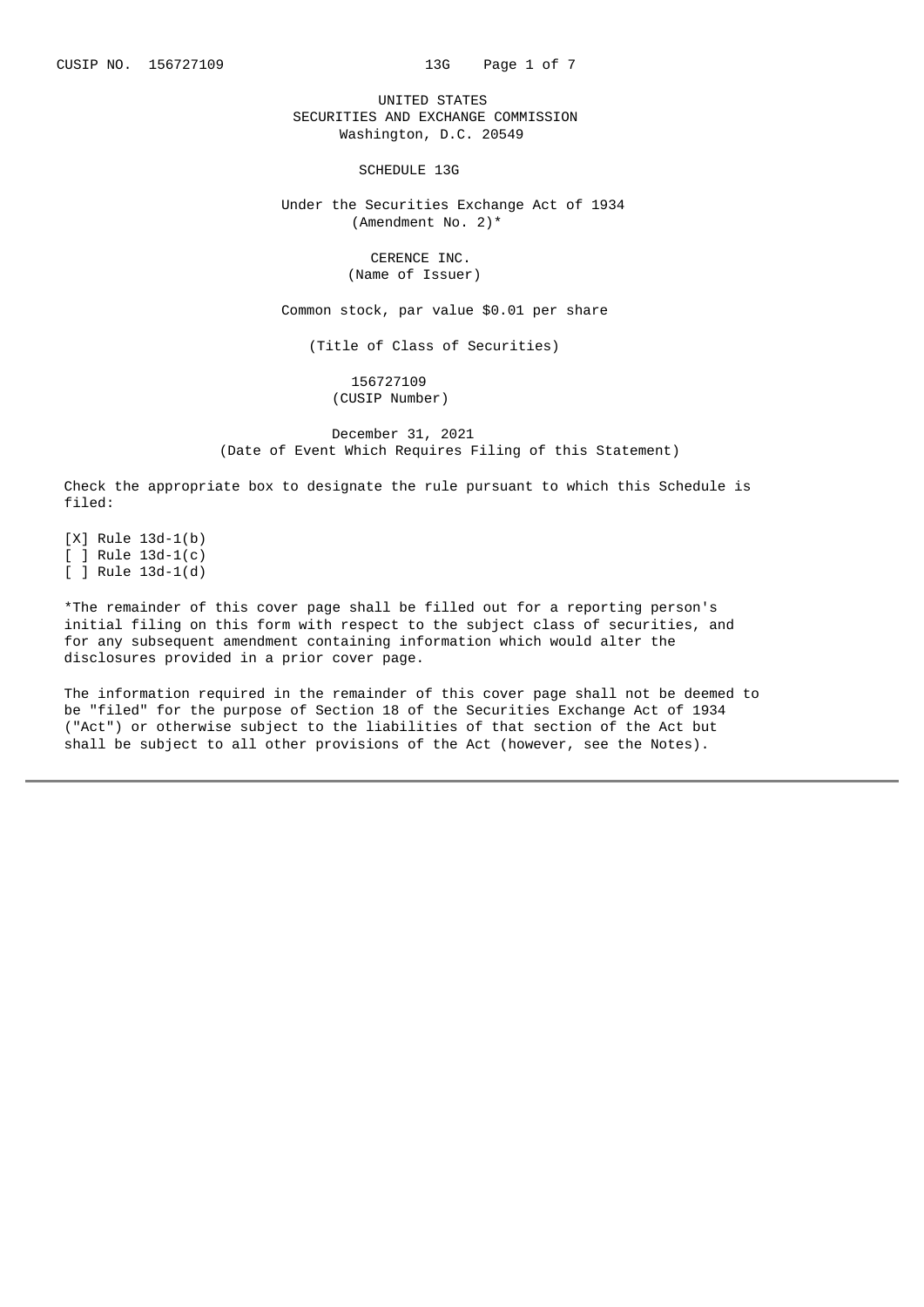CUSIP NO. 156727109 13G Page 2 of 7

1. NAMES OF REPORTING PERSONS.

ClearBridge Investments, LLC

2. CHECK THE APPROPRIATE BOX IF A MEMBER OF A GROUP

(a) (b) X

- 3. SEC USE ONLY
- 4. CITIZENSHIP OR PLACE OF ORGANIZATION

Delaware

- NUMBER OF SHARES BENEFICIALLY OWNED BY EACH REPORTING PERSON WITH:
- 5. SOLE VOTING POWER

(See Item 4)

6. SHARED VOTING POWER

(See Item 4)

7. SOLE DISPOSITIVE POWER

(See Item 4)

8. SHARED DISPOSITIVE POWER

(See Item 4)

9. AGGREGATE AMOUNT BENEFICIALLY OWNED BY EACH REPORTING PERSON

2,286,440

- 10. CHECK IF THE AGGREGATE AMOUNT IN ROW (9) EXCLUDES CERTAIN SHARES [ ]
- 11. PERCENT OF CLASS REPRESENTED BY AMOUNT IN ROW (9)

5.8%

12. TYPE OF REPORTING PERSON

IA, OO (See Item 4)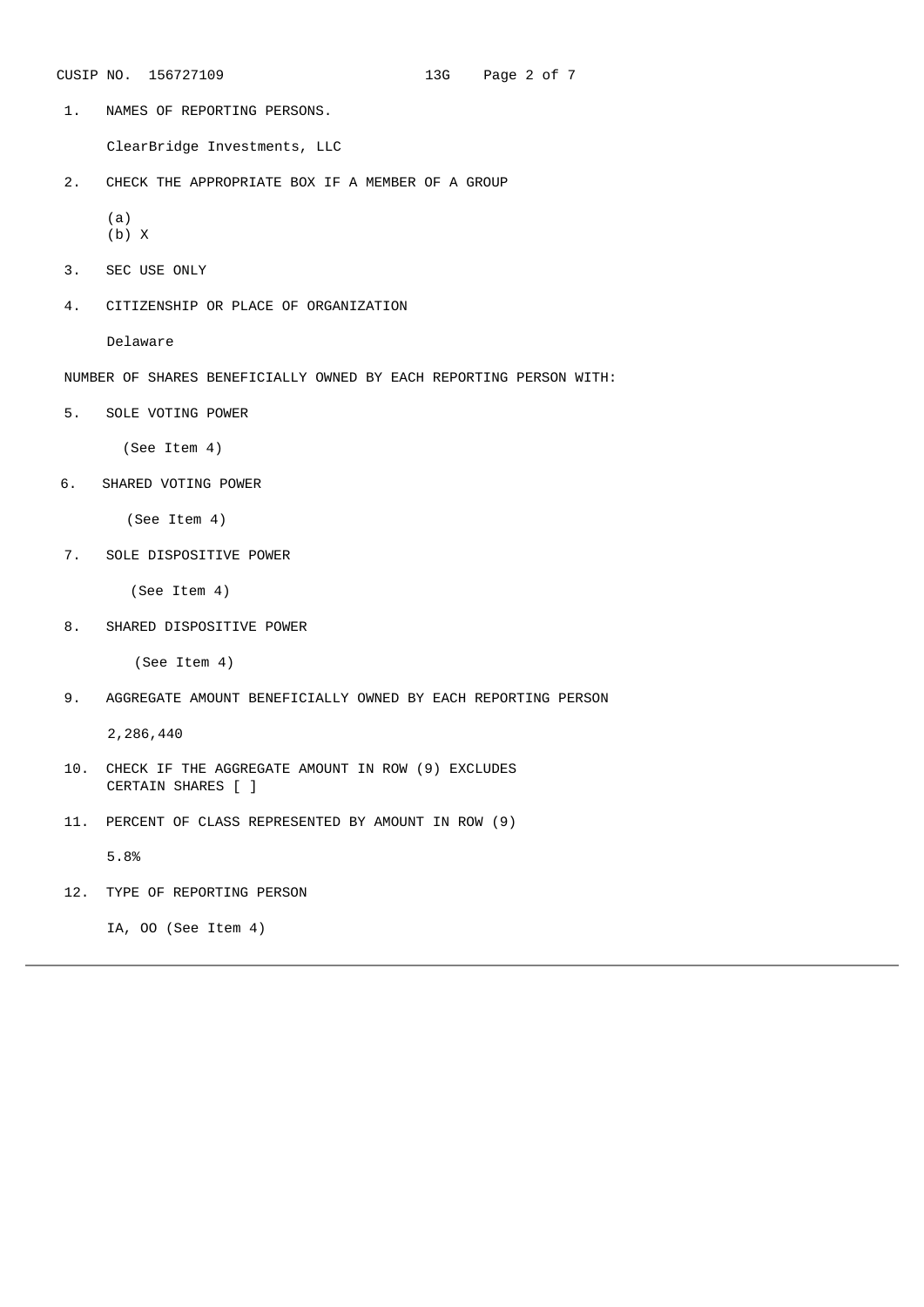Item 1.

- (a) Name of Issuer CERENCE INC.
- (b) Address of Issuer's Principal Executive Offices

1 Burlington Woods Drive, Suite 301A Burlington, MA 01803

Item 2.

(a) Name of Person Filing

ClearBridge Investments, LLC

(b) Address of Principal Business Office or, if none, Residence

620 8<sup>th</sup> Ave. New York, NY 10018

(c) Citizenship

Delaware

(d) Title of Class of Securities

Common stock, par value \$0.01 per share

(e) CUSIP Number

156727109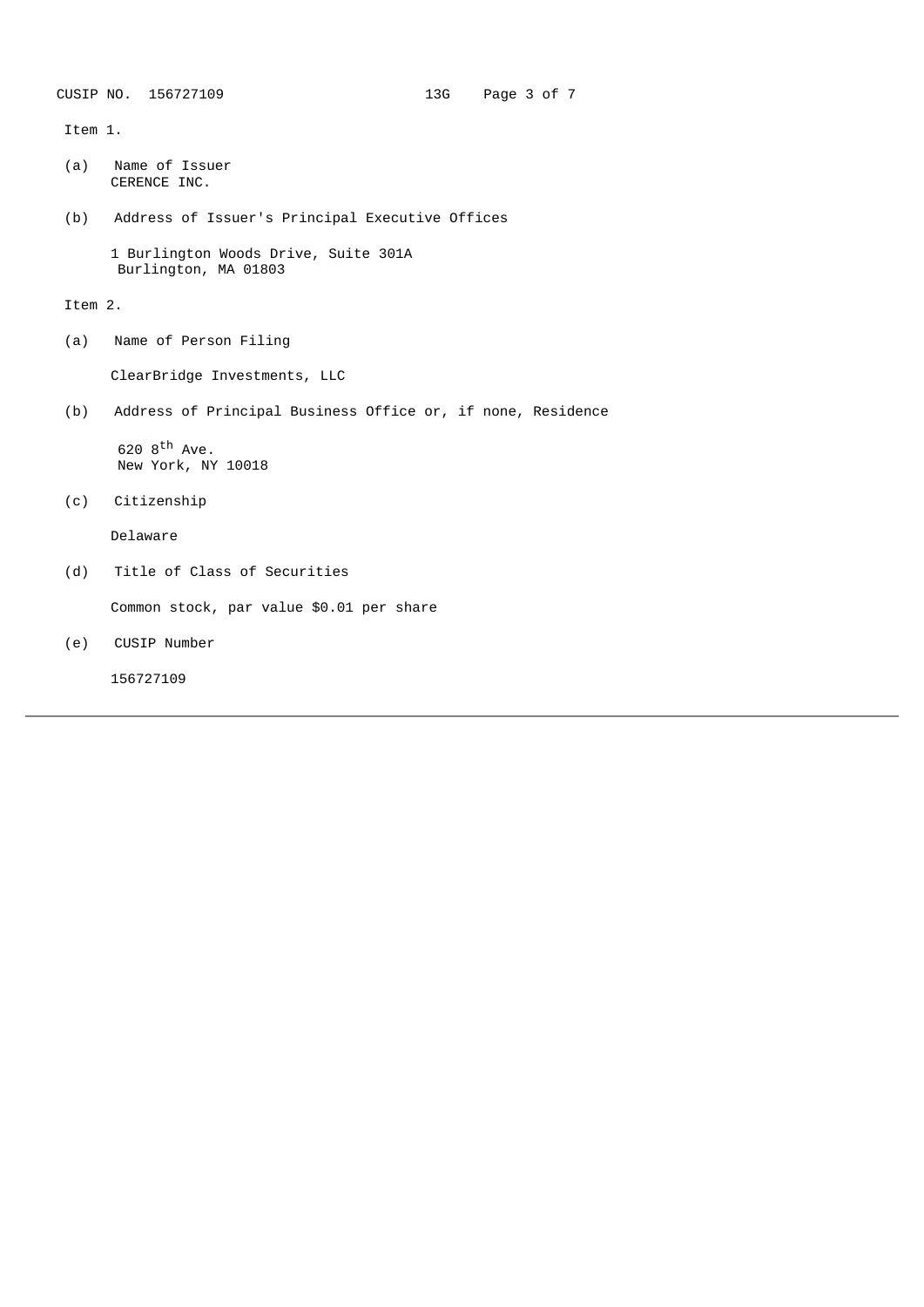- Item 3. If this statement is filed pursuant to  $\S240.13d-1(b)$  or 240.13d-2(b) or (c), check whether the person filing is a:
	- (a) [ ] Broker or dealer registered under section 15 of the Act (15 U.S.C. 8o).
	- (b)  $\lceil$  | Bank as defined in section 3(a)(6) of the Act (15 U.S.C. 78c).
	- (c) [ ] Insurance company as defined in section 3(a)(19) of the Act (15 U.S.C. 78c).
	- (d) [ ] Investment company registered under section 8 of the Investment Company Act of 1940 (15 U.S.C 80a ‑8).
	- (e)  $[X]$  An investment adviser in accordance with  $\S240.13d-1(b)(1)(ii)(E)$ ;
	- (f) [ ] An employee benefit plan or endowment fund in accordance with §240.13d-1(b)(1)(ii)(F);
	- (g) [ ] A parent holding company or control person in accordance with  $§240.13d-1(b)(1)(ii)(G);$
	- (h) [ ] A savings associations as defined in Section 3(b) of the Federal Deposit Insurance Act (12 U.S.C. 1813);
	- (i) [ ] A church plan that is excluded from the definition of an investment company under section  $3(c)(14)$  of the Investment Company Act of 1940  $(15 \tU.S.C. 80a-3);$
	- (j)  $[ ]$  A non-U.S. institution in accordance with  $\S240.13d-1(b)(ii)(J);$
	- (k)  $[ ]$  Group, in accordance with  $§240.13d-1(b)(1)(ii)(K)$ .

If filing as a non-U.S. institution in accordance with §240.13d-1(b)(1)(ii)(J), please specify the type of institution

## Item 4. Ownership

The securities reported herein are beneficially owned by one or more open-end investment companies or other managed accounts that are investment management clients of ClearBridge Investments, LLC ("CIL"), an indirect wholly owned subsidiary of Franklin Resources, Inc. ("FRI"). When an investment management contract (including a sub‑advisory agreement) delegates to CIL investment discretion or voting power over the securities held in the investment advisory accounts that are subject to that agreement, FRI treats CIL as having sole investment discretion or voting authority, as the case may be, unless the agreement specifies otherwise. Accordingly, CIL reports on Schedule 13G that it has sole investment discretion and voting authority over the securities covered by any such investment management agreement, unless otherwise noted in this Item 4. As a result, for purposes of Rule 13d-3 under the Act, CIL may be deemed to be the beneficial owner of the securities reported in this Schedule 13G.

Beneficial ownership by investment management subsidiaries and other affiliates of FRI is being reported in conformity with the guidelines articulated by the SEC staff in Release No. 34‑39538 (January 12, 1998) relating to organizations, such as FRI, where related entities exercise voting and investment powers over the securities being reported independently from each other. The voting and investment powers held by CIL are exercised independently from FRI (CIL's parent holding company) and from all other investment management subsidiaries of FRI (FRI, its affiliates and investment management subsidiaries other than CIL are, collectively, "FRI affiliates"). Furthermore, internal policies and procedures of CIL and FRI affiliates establish informational barriers that prevent the flow between CIL and the FRI affiliates of information that relates to the voting and investment powers over the securities owned by their respective investment management clients. Consequently, CIL and the FRI affiliates report the securities over which they hold investment and voting power separately from each other for purposes of Section 13 of the Act.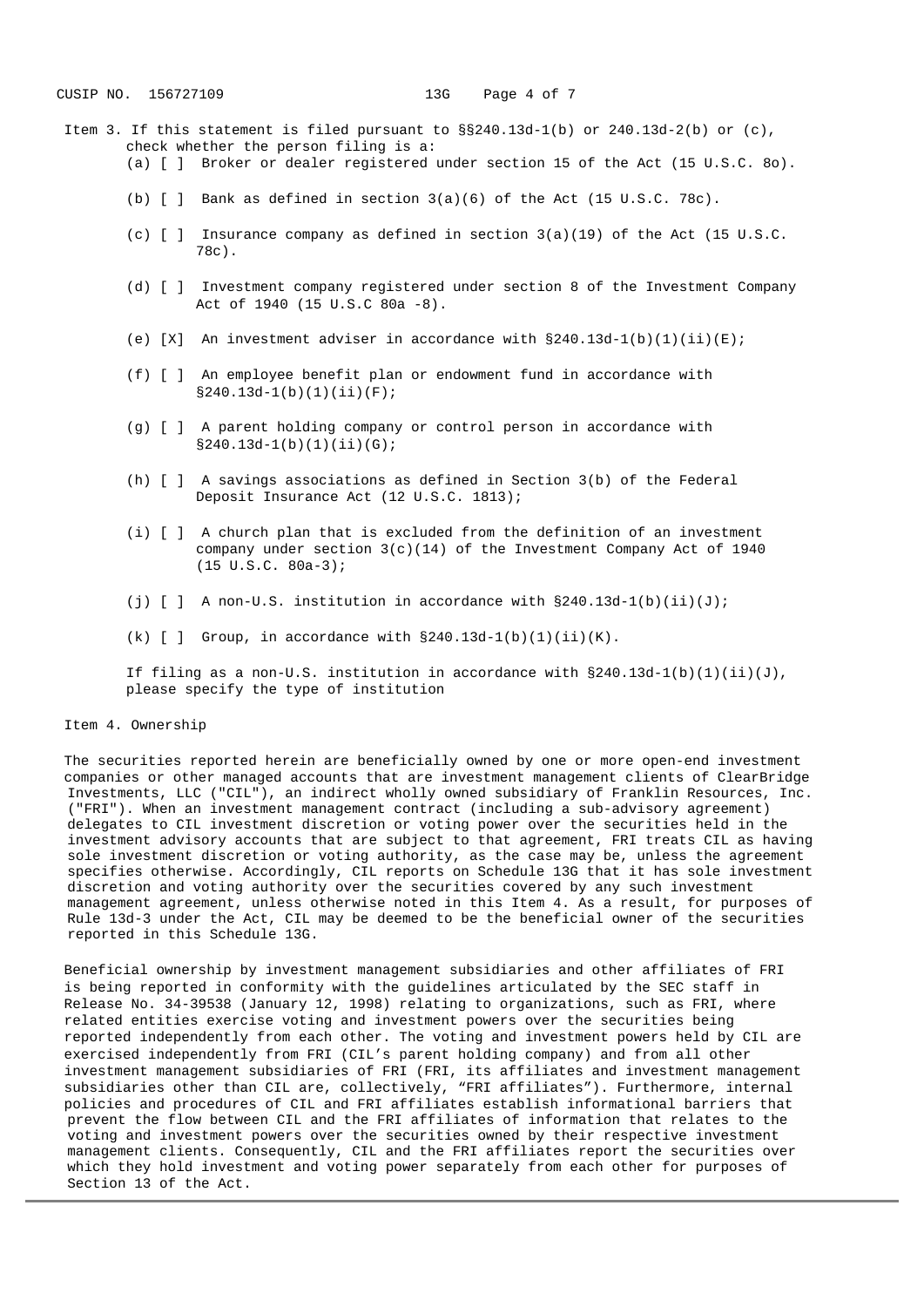CUSIP NO. 156727109 13G Page 5 of 7

Charles B. Johnson and Rupert H. Johnson, Jr. (the "Principal Shareholders") each own in excess of 10% of the outstanding common stock of FRI and are the principal stockholders of FRI. However, because CIL exercises voting and investment powers on behalf of its investment management clients independently of FRI affiliates, beneficial ownership of the securities reported by CIL is not attributed to the Principal Shareholders. CIL disclaims any pecuniary interest in any of the securities reported in this Schedule 13G. In addition, the filing of this Schedule 13G on behalf of CIL should not be construed as an admission that it is, and it disclaims that it is, the beneficial owner, as defined in Rule 13d‑3, of any of such securities.

Furthermore, CIL believes that it is not a "group" with FRI affiliates, the Principal Shareholders, or their respective affiliates within the meaning of Rule 13d-5 under the Act and that none of them is otherwise required to attribute to any other the beneficial ownership of the securities held by such person or by any persons or entities for whom or for which CIL or the FRI affiliates provide investment management services.

(a) Amount beneficially owned:

2,286,440

(b) Percent of class:

5.8%

- (c) Number of shares as to which the person has:
	- (i) Sole power to vote or to direct the vote

ClearBridge Investments, LLC: 2,231,276

(ii) Shared power to vote or to direct the vote

 $\Omega$ 

(iii) Sole power to dispose or to direct the disposition of

ClearBridge Investments, LLC: 2,286,440

(iv) Shared power to dispose or to direct the disposition of

 $\Omega$ 

Item 5. Ownership of Five Percent or Less of a Class

If this statement is being filed to report the fact that as of the date hereof the reporting person has ceased to be the beneficial owner of more than five percent of the class of securities, check the following  $[ ] .$ 

Item 6. Ownership of More than Five Percent on Behalf of Another Person

The clients of ClearBridge Investments, LLC, including investment companies registered under the Investment Company Act of 1940 and other managed accounts, have the right to receive or power to direct the receipt of dividends from, and the proceeds from the sale of, the securities reported herein.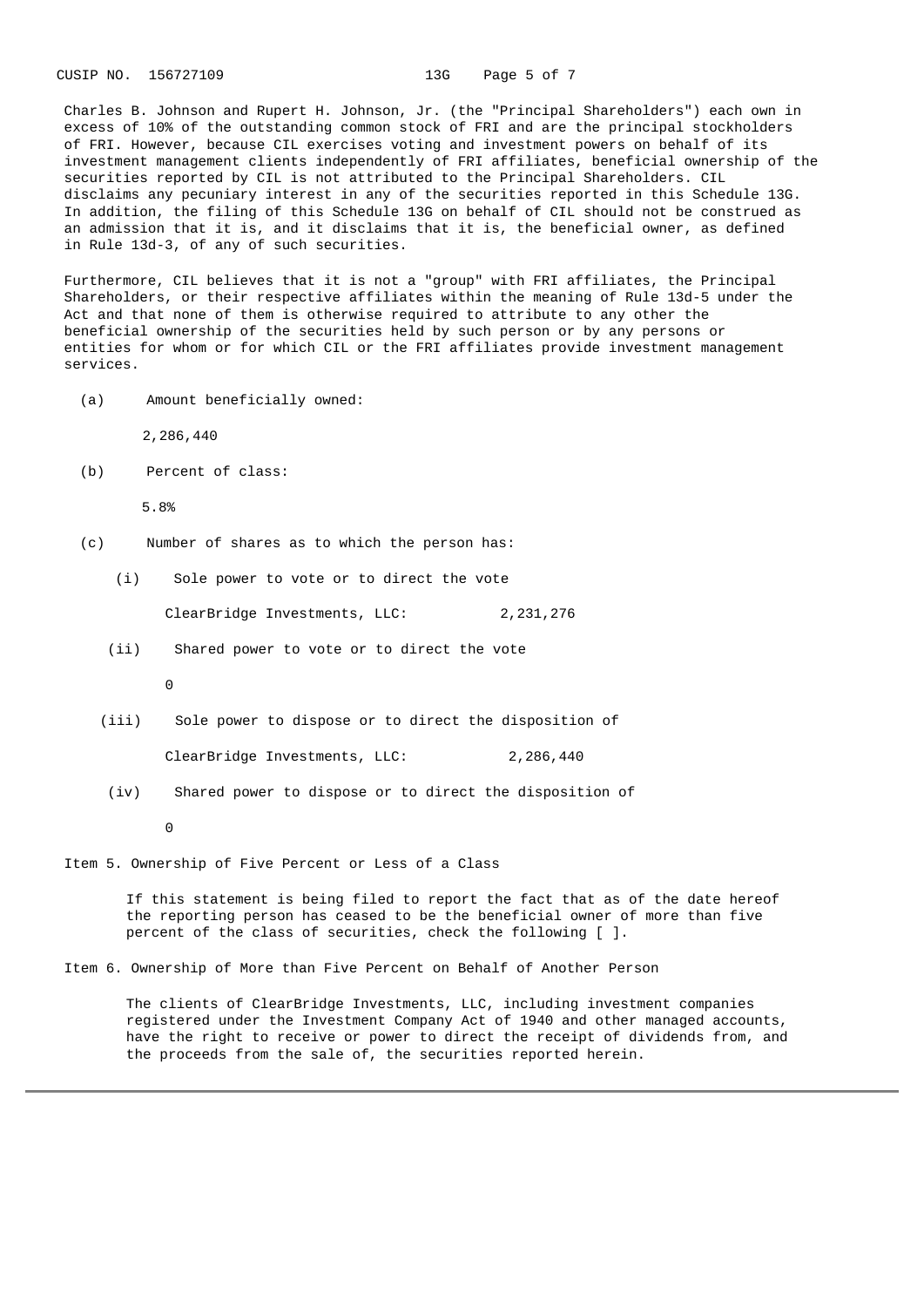Item 7. Identification and Classification of the Subsidiary Which Acquired the Security Being Reported on By the Parent Holding Company

Not Applicable

Item 8. Identification and Classification of Members of the Group

Not Applicable

Item 9. Notice of Dissolution of Group

Not Applicable